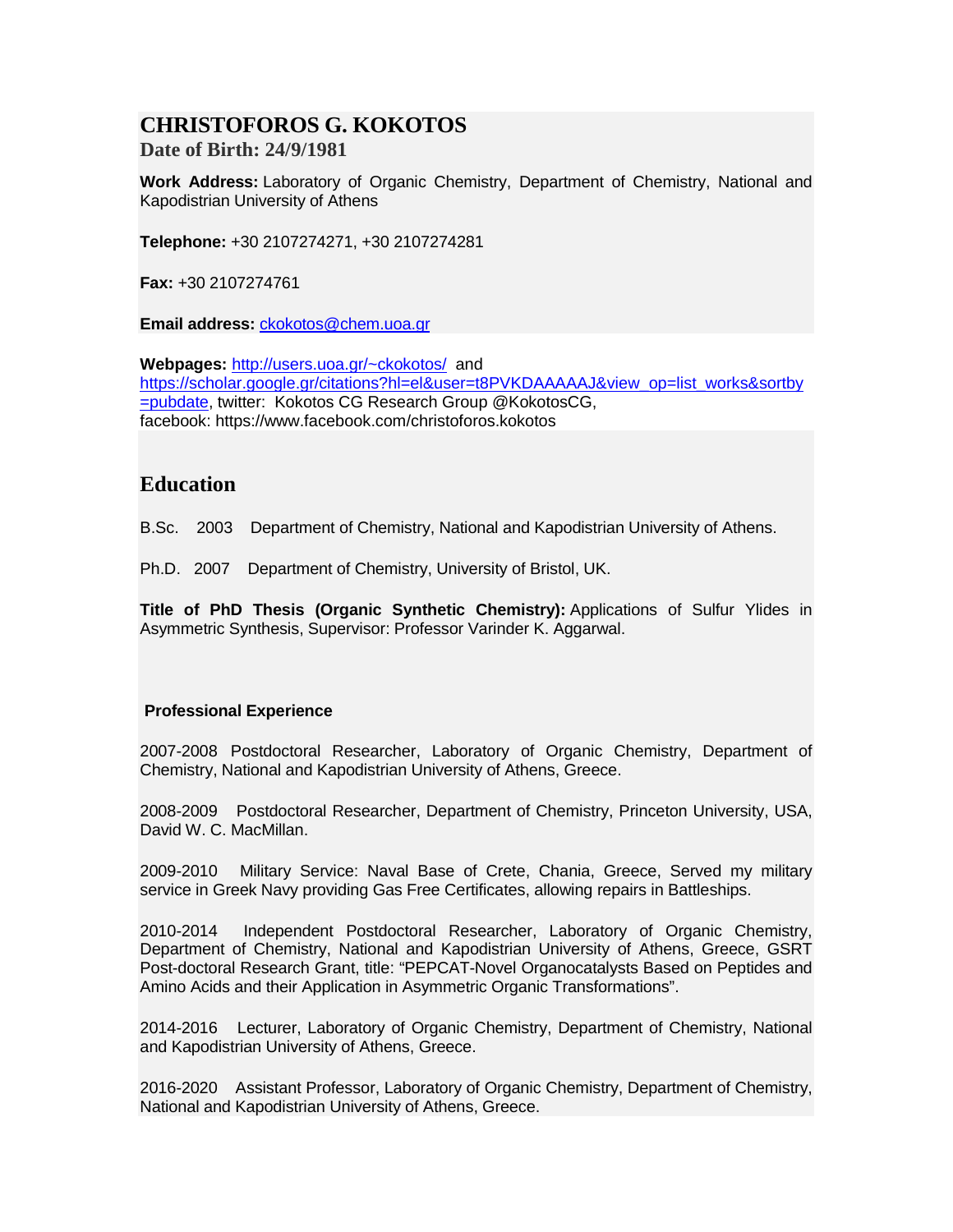2020-today Associate Professor, Laboratory of Organic Chemistry, Department of Chemistry, National and Kapodistrian University of Athens, Greece.

2017-2018 Member of the Founding General Assembly of the Greek Institute of Research and Innovation (HFRI).

2017-today Greek Representative in the Organic and Biomolecular Division of IUPAC.

2018-today Greek Representative in the EuCheMS, Division of Organic Chemistry.

#### **Publications 2020**

1. E. Voutyritsa, **C. G. Kokotos\***. Green Metal-Free Photochemical Hydroacylation of Unactivated Olefins **Angew. Chem. Int. Ed.**, 2020, *59*, 1735-1741. (Impact factor: 12.96)

2. N. F. Nikitas, D. I. Tzaras, I. Triandafillidi, **C. G. Kokotos\***. Photochemical oxidation of benzylic primary and secondary alcohols utilizing air as the oxidant **Green Chem.**, 2020, *22*, 471-477. (Impact factor: 9.48)

3. N. Spiliopoulou, N. F. Nikitas, **C. G. Kokotos\***. Photochemical synthesis of acetals utilizing Schreiner's thiourea as the catalyst **Green Chem.**, 2020, *22*, 3539-3545. (Impact factor: 9.48)

4. M. A. Theodoropoulou, N. F. Nikitas, **C. G. Kokotos\***. Aldehydes as powerful initiators for photochemical transformations **Beilstein J. Org. Chem.**, 2020, *16*, 833-857. (Impact factor: 2.62)

5. G. N. Papadopoulos, M. G. Kokotou, N. Spiliopoulou, N. F. Nikitas, E. Voutyritsa, D. I. Tzaras, N. Kaplaneris, **C. G. Kokotos\***. Phenylglyoxylic Acid: An Efficient Initiator for the Photochemical Hydrogen Atom Transfer (HAT) C‐H Functionalization of Heterocycles **ChemSusChem**, 2020, DOI: 10.1002/cssc.202001892. (Impact factor: 7.96)

6. E. Voutyritsa, M. Garreau, M. G. Kokotou, I. Triandafillidi, J. Waser\*, **C. G. Kokotos\***. Photochemical Functionalization of Heterocycles with EBX Reagents; C‐H Alkynylation versus Deconstructive Ring Cleavage **Chem. Eur. J.**, 2020, DOI: 10.1002/chem.202002868. (Impact factor: 4.86)

7. N. Spiliopoulou, C. T. Constantinou, I. Triandafillidi\*, **C. G. Kokotos\***. Synthetic Approaches to Acyl Hydrazides and Their Use as Synthons in Organic Synthesis" **Synthesis**, 2020, *22*, DOI: 10.1055/s-0040-1707394. (Impact factor: 2.68)

#### **CHAPTERS IN BOOKS 2020**

1. I. Triandafillidi, E. Voutyritsa, **C. G. Kokotos**. Recent advances in reactions promoted by amino acids and oligopeptides, Chapter 2, *ORGANOCATALYSIS: STEREOSELECTIVE REACTIONS AND APPLICATIONS IN ORGANIC SYNTHESIS*, Eds. M. Benaglia, De Gruyter, **2020**.